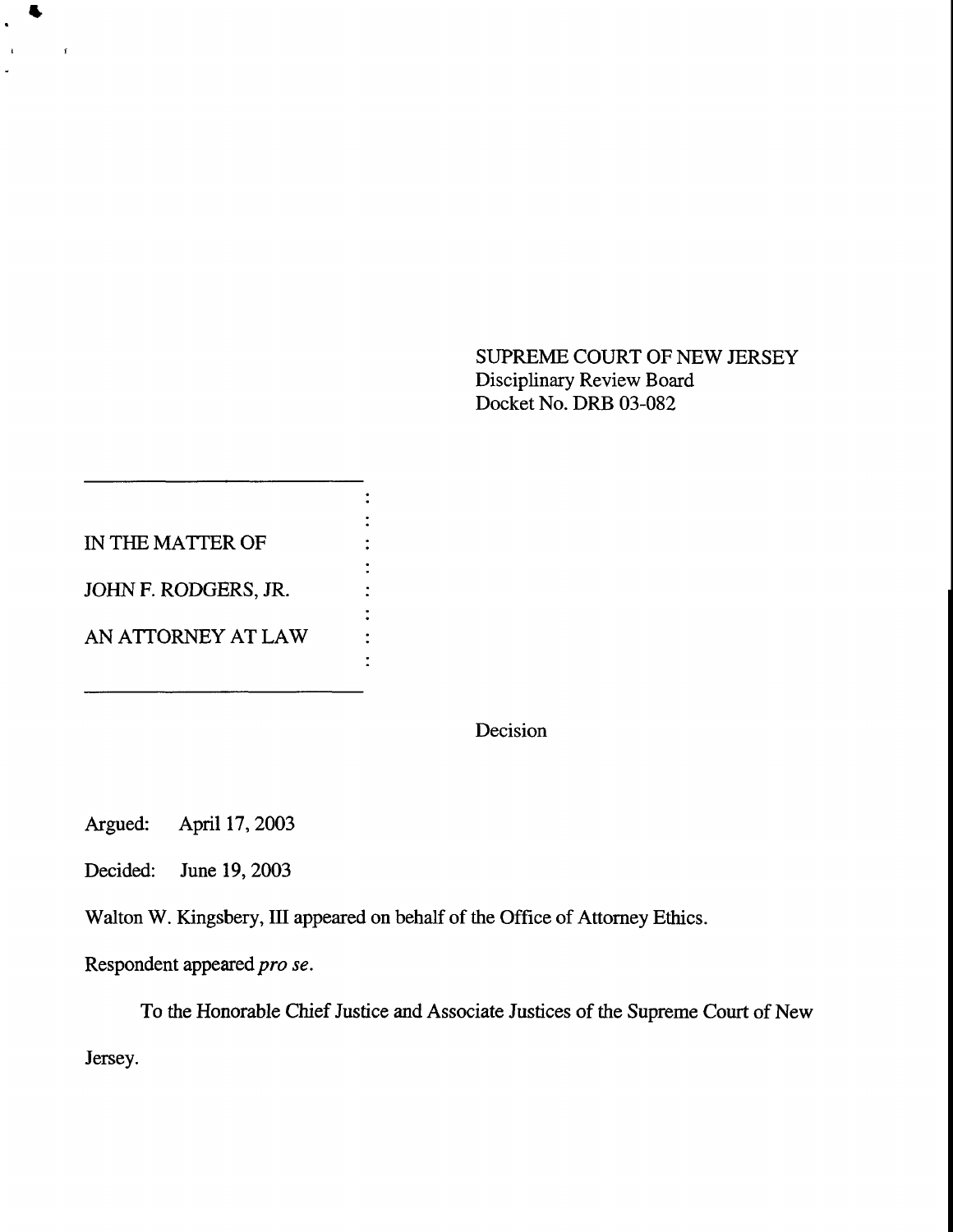This matter was originally before us in November 2001 based on a recommendation for discipline filed by the District IV Ethics Committee ("DEC"). After our review, we remanded the matter to the Office of Attorney Ethics ("OAE") to investigate a possible knowing misappropriation of estate funds by respondent, as well as a potential knowing misappropriation and conflict of interest by another attorney involved in the matter. The knowing misappropriation by respondent would have been premised on his awareness that a realtor had retained funds belonging to the estate.

On March 5, 2003, the OAE returned the matter to us. The thorough investigative report concluded that there was no reasonable likelihood of proving knowing misappropriation on respondent's part. The report also found no basis for filing ethics charges against the other attorney. We, thus, reviewed the matter based on the record originally presented to us in November 2001, supplemented by the OAE's investigative report.

The formal complaint charged respondent with violations of RPC 1.1(a) (gross neglect); *RPC* 1.3 (lack of diligence), *RPC* 1.4(a) (failure to communicate with client); *RPC* 1.4(b) (failure to explain a matter to the client to the extent reasonably necessary to permit the client to make informed decisions regarding the representation); *RPC* 1.15(a) (failure to keep client funds in a separate account and failure to make or maintain complete records of those funds); *RPC* 1.15(b) (failure to promptly deliver funds or property to a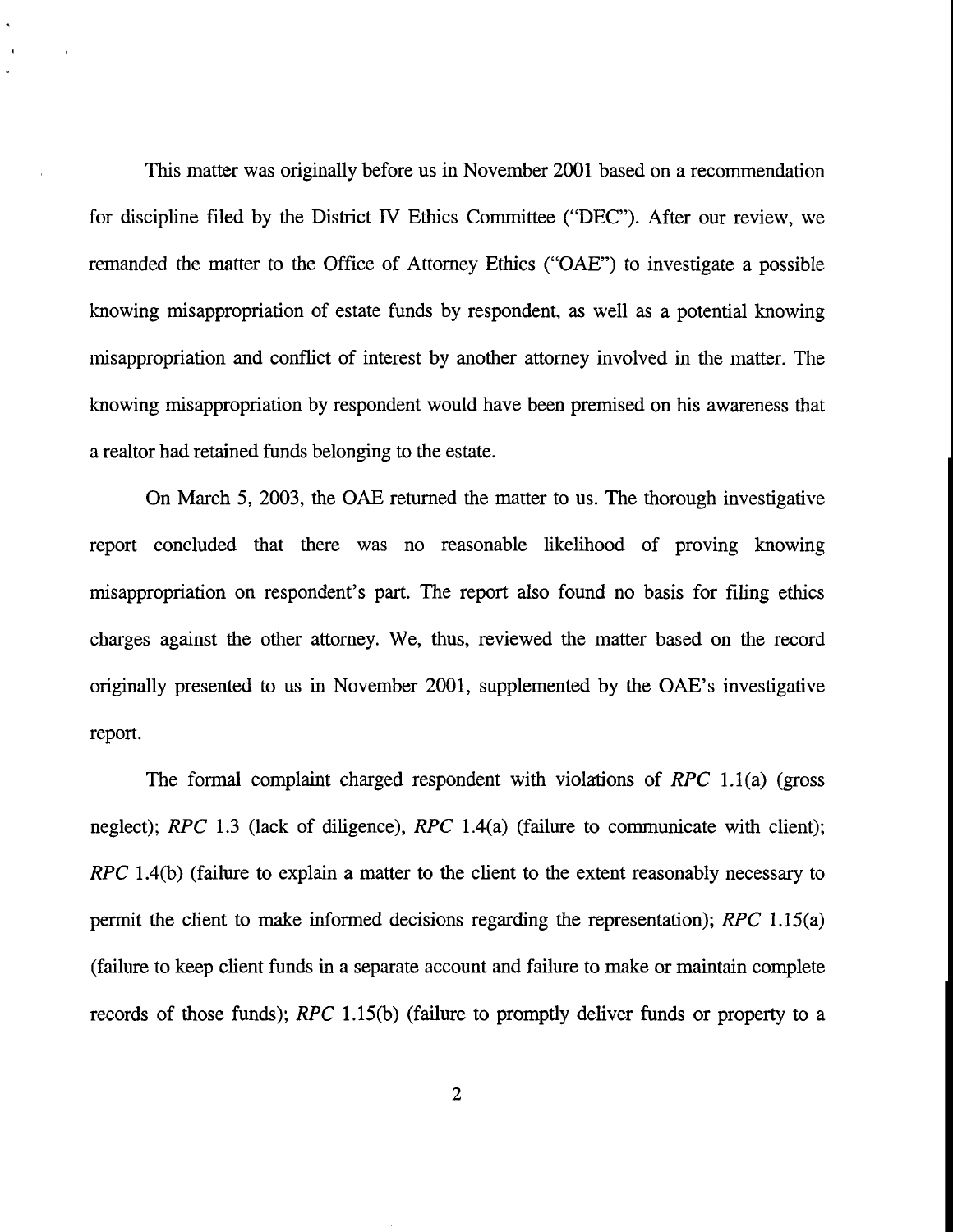client or third person) and *RPC* 8.4(c) (conduct involving dishonesty, fraud, deceit or misrepresentation).

 $\ddot{\phantom{1}}$ 

Respondent was admitted to the New Jersey bar in 1970. He has no disciplinary history.

Respondent rented an office for his sole practice of law until 1996, when he moved his practice to his residence. Since November 1999, he has worked as the administrative assistant to the manager of a CompUSA store, in Mount Laurel. According to respondent, at the time of the ethics hearing he had one remaining bankruptcy matter to handle; once the matter was completed, he intended to cease practicing law. Respondent stated that, although he has not "abandoned" the idea of practicing law again in the future, he has no intention of resuming a solo practice.

> $\ast$  $\ast$  $\ast$

At the hearing below, the presenter informed the hearing panel that respondent had stipulated (1) the facts in the complaint, (2) the introduction of the exhibits to the complaint into evidence and (3) all of the charged violations, with the exception of a violation of *RPC* 8.4(c). The hearing, thus, focused on whether respondent had engaged in conduct involving dishonesty, fraud, deceit or misrepresentation. Relying solely on the complaint, the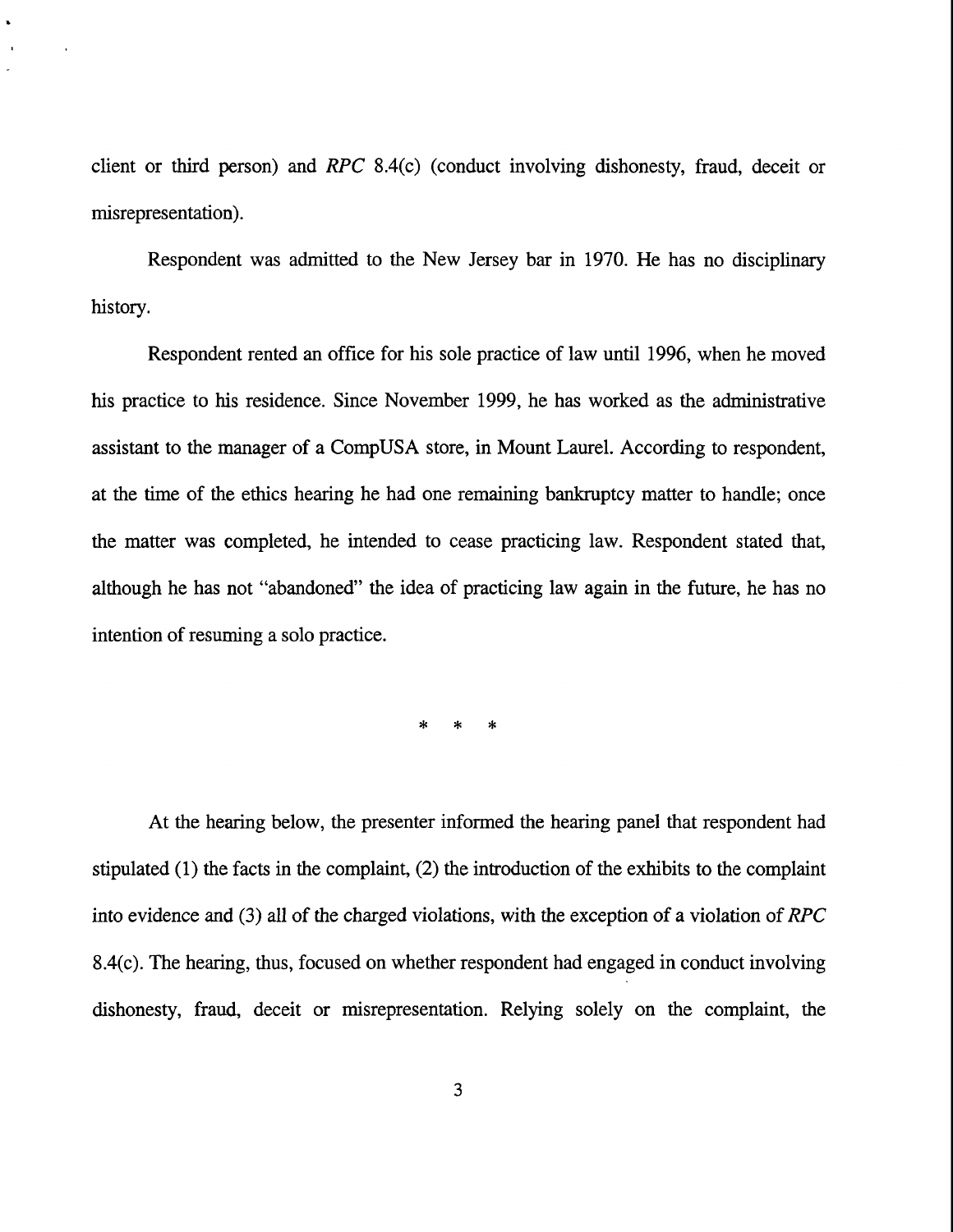presenter introduced no evidence beyond its allegations and exhibits. Respondent, too, announced his intention to confine the facts to those contained in the complaint. Although it does not appear that respondent was sworn in, he answered the hearing panel's questions about the facts and circumstances of this matter.

 $\ddot{\phantom{0}}$ 

The following facts were gleaned from the complaint and the brief transcript of the hearing. In July 1990, respondent was appointed as administrator of the estate of Florence G. Webb, who had died presumably intestate, but, as seen below, had executed a will. The will was discovered during the administration of the estate. The estate assets consisted of two bank accounts totaling \$6,500, United States savings bonds totaling \$3,000, an automobile, several small insurance claims, collectibles and real estate in Camden. A \$7,995 mortgage encumbered the Camden property. According to the complaint, respondent failed to preserve and maintain the property; failed to pay taxes, as well as water, sewer and utility charges; permitted the property to become "dilapidated;" failed to act with reasonable diligence and promptness in selling the property; and allowed the realtor to retain estate funds.

Respondent's problems began in October 1990, when he engaged a local realtor, Daniel Riiff, to locate a buyer for the property. Respondent testified that, although he had no prior business dealings with Riiff, in 1987 he had filed bankruptcy petitions for Riiff's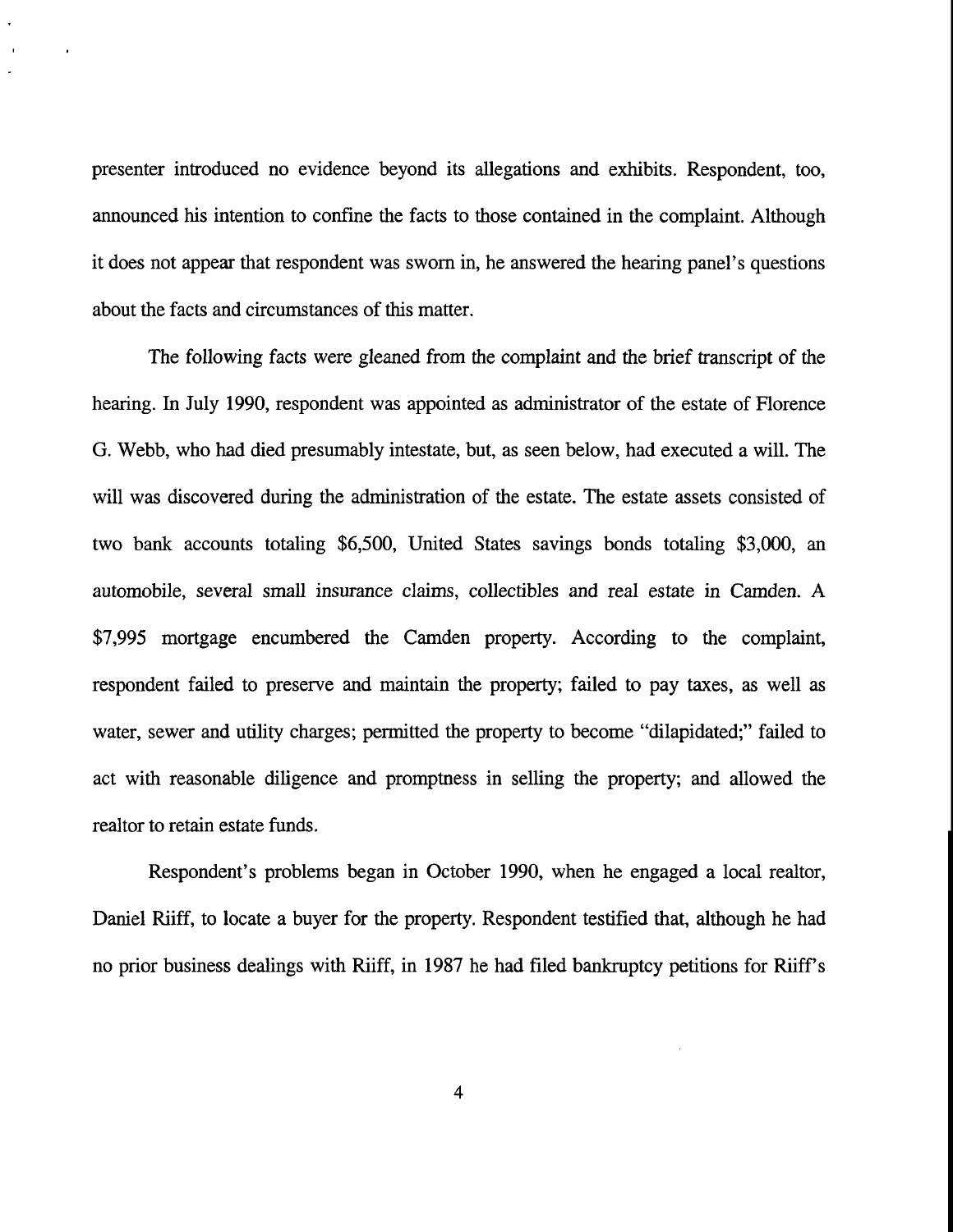corporations. In 1988, respondent filed a personal bankruptcy petition on Riff's behalf. Despite his awareness of Riiff's financial problems, respondent trusted him.

Respondent asserted that, without any authority, Riiff signed a contract for the sale of the property.<sup>1</sup> According to respondent, although the property was worth only \$8,000, a buyer, Carmen Sanchez, had agreed to purchase it for \$25,000. Sanchez made an initial deposit of \$3,000, agreeing to pay an additional \$3,250 at closing and to obtain an \$18,750 mortgage. Respondent told Webb that, because Sanchez was not able to obtain the mortgage, Riiff agreed to "take back" a five-year mortgage loan,<sup>2</sup> presumably as an agent for the seller-estate. Although no closing took place, on April 5, 1991, Sanchez took possession of the property, paying Riiff the balance of the down payment. Rodgers understood that Riiff was to hold the deposit monies in escrow until the closing. Riiff never turned over any of the funds to the estate. From June 1991 to October 1993, Sanchez paid \$375 per month to Riiff, for a total of \$10,875.

In November 1993, after Sanchez had moved to Puerto Rico, her boyfriend, Marvin Vallardes, began making the monthly payments to Riiff. Between November 1993 and March 1997, Vallardes made the payments to Riiff, totaling \$8,165. According to

 $\mathbf{1}$ The October 30, 1990 contract, however, was signed by respondent, not Riiff.

 $\mathbf 2$ The mortgage note provided for a seven-year term.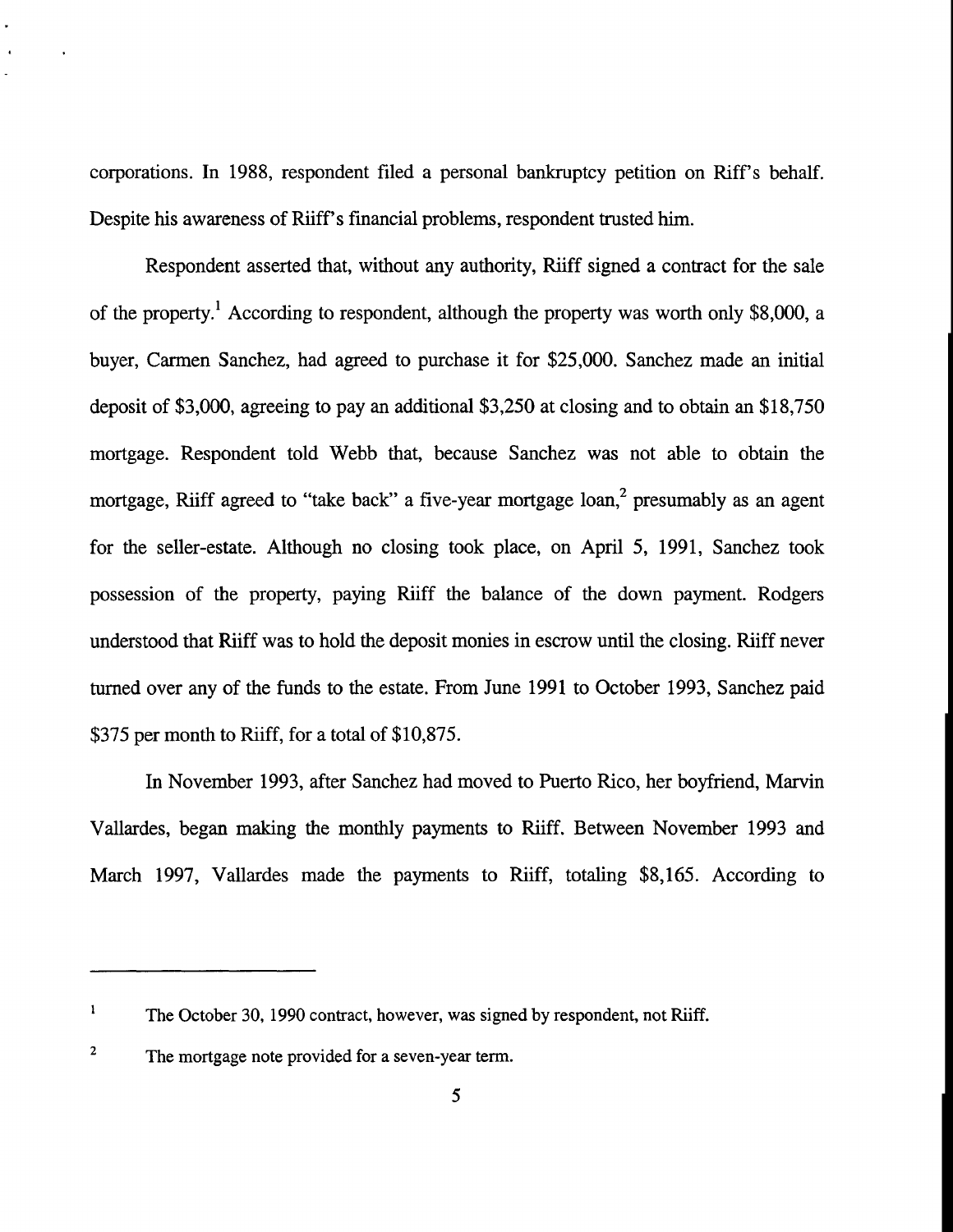respondent, he expected that Riiff would turn these payments over to him, as the administrator of the estate.

Meanwhile, in April 1991 respondent discovered a will signed by the decedent, naming John Webb and Thelma Hunter as beneficiaries. If the decedent had died intestate, her beneficiaries would have been Hunter and two nieces. Respondent asserted that, once the will was found and the change of beneficiaries was discovered, the closing of title on the property could not take place. Respondent added that, because he was not familiar with estate procedures, after the will was discovered he retained another attorney to represent the estate. On April 8, 1993, the will was admitted to probate, with respondent continuing as administrator of the estate.

Respondent testified that he did not ask Riiff to turn over the funds to him because, once the will was discovered, respondent was not sure if he had the authority to do so or even if he remained the administrator of the estate. In this regard, the complaint charged that, because respondent had essentially abandoned his fiduciary duty to preserve, marshal and distribute the estate assets, he remained unaware of Riiff's actions and allowed him to misappropriate estate funds. Although respondent might not have known of the arrangement when Sanchez moved into the property, he later became aware of it. It is not clear from the record, however, if he found out about this arrangement while Riiff was collecting the payments or after the payments had ceased, in 1997.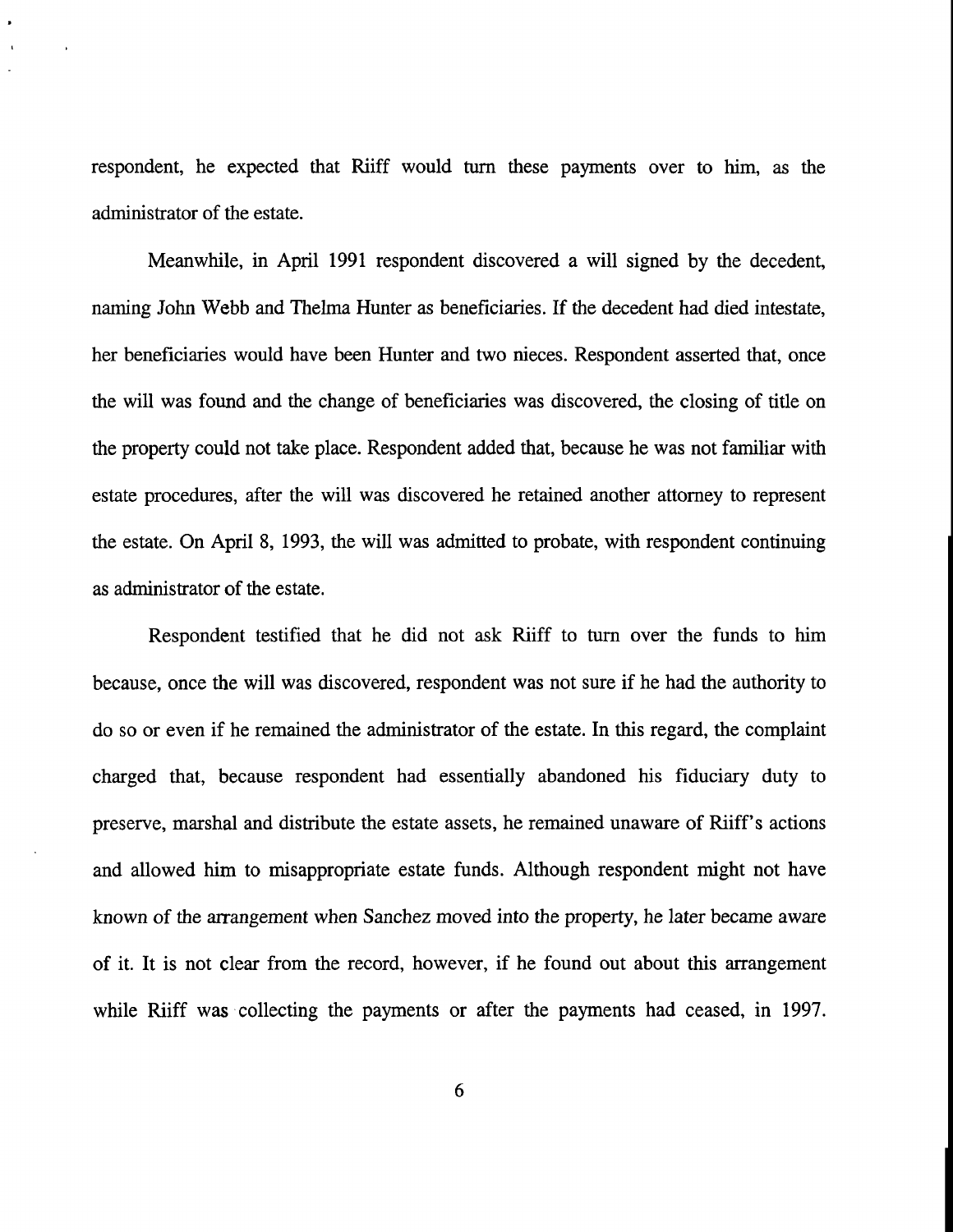Respondent's testimony allows the inference that he was aware of the financial arrangement while Riiff was collecting the payments:

Did you ever ask Mr. Riiff for the monies from the tenants? Q.

A. Yes.

Q. And when did you do that?

A. That would have been done in '94.

Q. sure what the sequence is. Okay, and how long after the tenants had vacated was that? I'm not

A. I don't know if they actually vacated the property at that point.  $[T49]$ <sup>3</sup>

On January 21, 1994, the estate attorney sent respondent an accounting, based on information that Riiff had provided. According to the accounting, Riiff had received a total of \$18,250, consisting of a \$6,250 down payment and \$12,000 in monthly payments. That accounting appears to be accurate, up to that point. Although Riiff claimed expenses of \$9,784.92, respondent did not obtain receipts or other documentation for the alleged expenditures. The accounting indicated that Riiff had retained \$8,465.08 of the estate's funds in his escrow account.

<sup>&</sup>lt;sup>3</sup> T refers to the February 9, 2001 hearing before the DEC.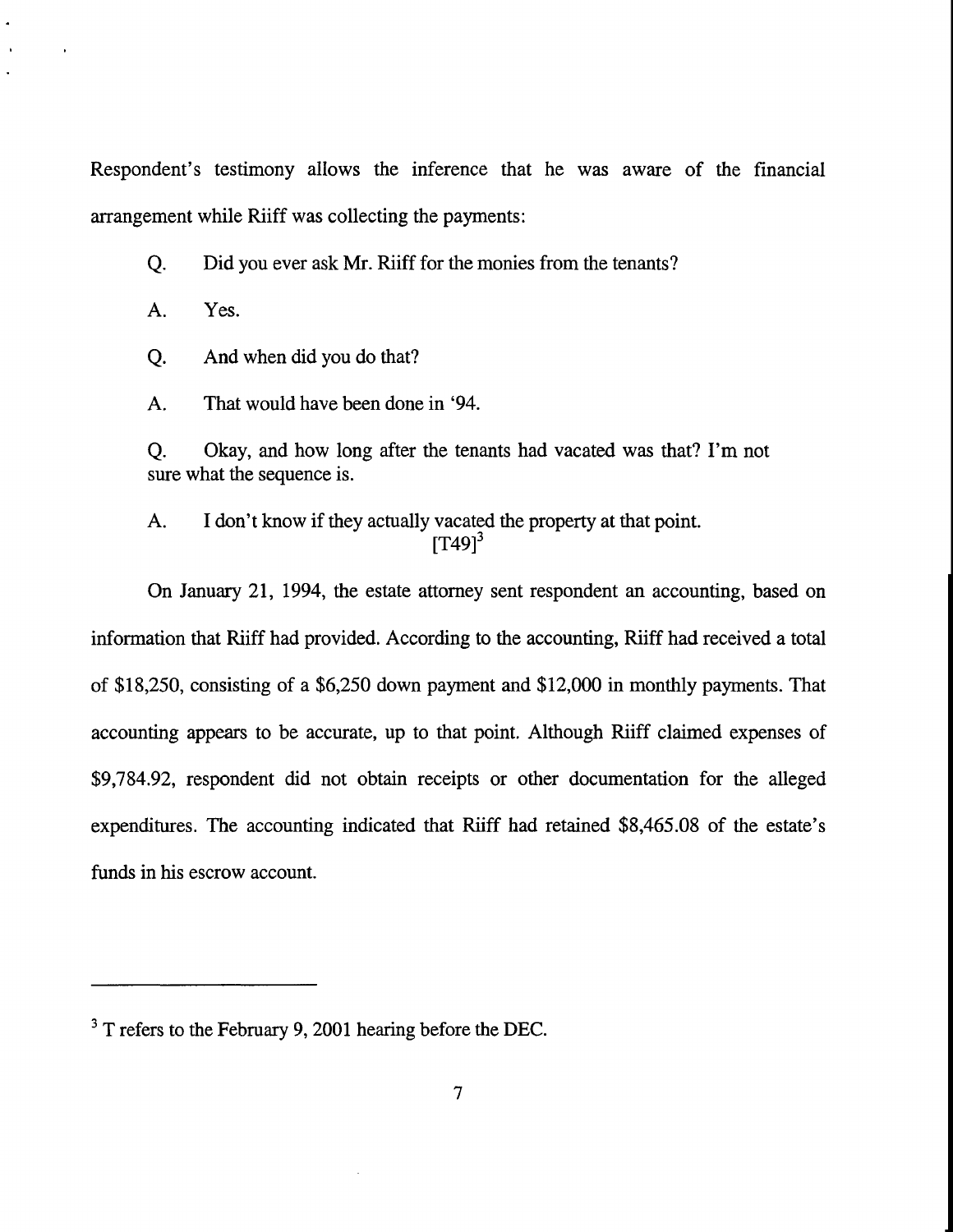On December 11, 1996, Superior Court Judge Theodore Z. Davis entered an order (1) removing respondent as administrator of the estate, (2) appointing Brian V. Lucianna as its administrator and (3) requiring both respondent and Riiff to file an estate accounting within thirty days. Neither respondent nor Riiff complied with the order.

On March 17, 1997, Judge Davis ordered both respondent and Riiff to file an accounting within ten days. The order provided that, if they failed to comply, they would be held in contempt and would be responsible for costs and counsel fees incurred by Lucianna in reconstructing the records for an accounting. Again, respondent did not comply with the order. Riiff sent Lucianna an accounting indicating that he had received income of \$22,750 from January 15, 1992 to March 1, 1997; that he had incurred expenses of \$24,614; and that there was a shortfall of \$1,864. Riiff did not produce any records to document the income received, the claimed expenses or the satisfaction of the mortgage.

Vallardes provided Lucianna with receipts for rent/mortgage payments totaling \$26,497, or \$3,747 more than Riiff admitted receiving. Riiff failed to disclose on the accounting that, four days earlier, he had purchased the mortgage for \$2,000. The balance of the mortgage at that time was \$6,380.35, not the \$14,120 shown on Riiff's accounting.

At some point, Vallardes vacated the property. On September 18, 1998, Lucianna sold the property to a third party.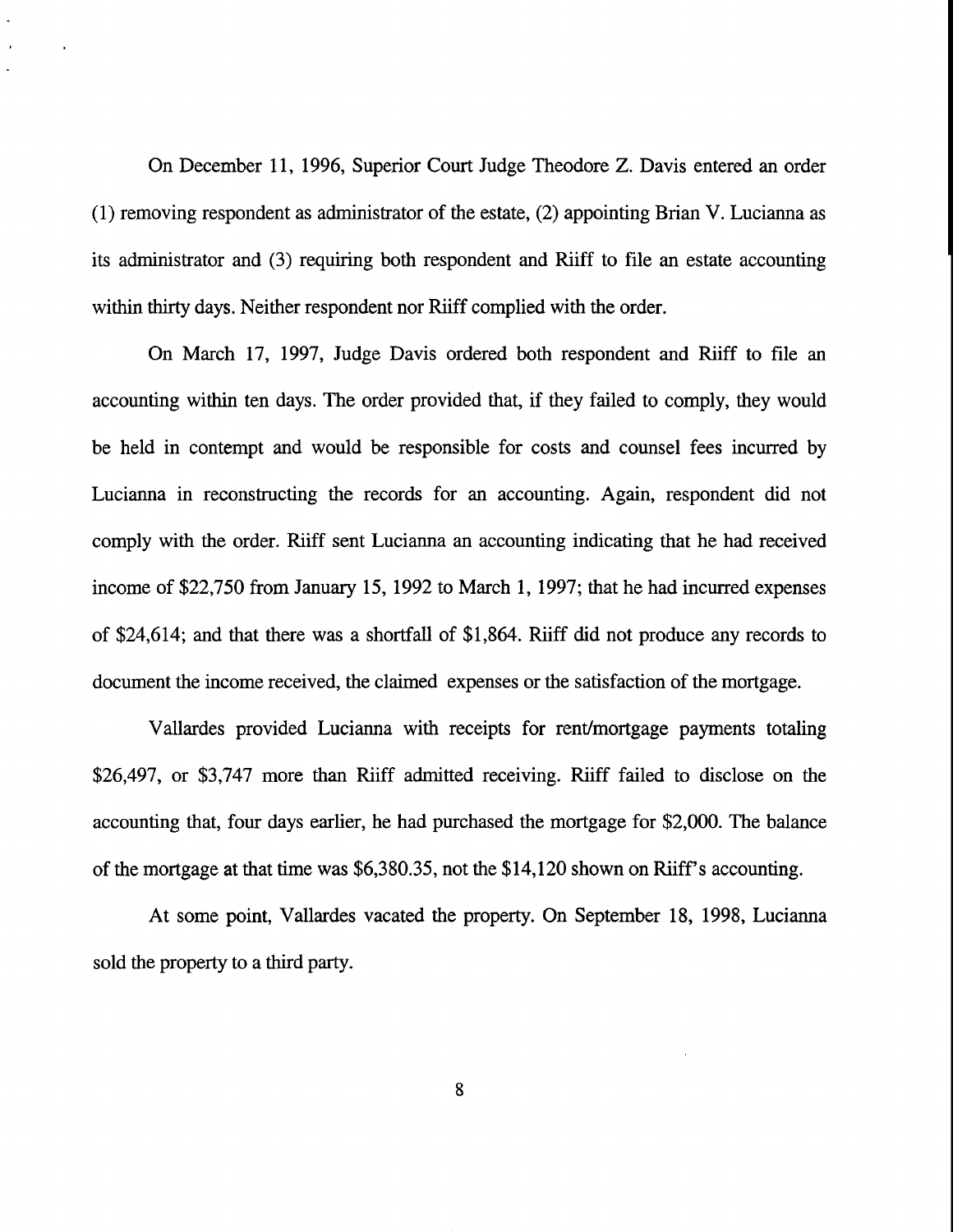According to Lucianna's May 13, 1998 accounting, the estate assets amounted to \$46,864.95; its received income totaled \$27,400.60. Lucianna itemized disbursements of \$5,932.07, mainly for funeral expenses. He disallowed all of Riiff's claimed expenditures, because of the lack of documentation. The court approved Lucianna's accounting.

In addition to charging respondent with neglect of his obligations as administrator, the complaint alleged that he did not file a New Jersey transfer inheritance tax return or pay the tax, resulting in an assessment of \$2,209.61 against the estate for interest and penalties. The complaint also charged that (1) respondent gave Riiff collectibles owned by the decedent, anticipating that Riiff would sell them and that Riiff never turned over the collectibles or any income derived from them; (2) respondent failed to account for \$366.53 missing from the decedent's checking account; and (3) respondent failed to communicate with the estate beneficiaries and to reply to their reasonable requests for information about the status of the matter.

On October 22, 1998, Judge Davis entered a \$50,973.14 judgment against respondent, as follows:

a. In the amount of  $$27,763.53<sup>4</sup>$  plus interest from January 2, 1997, representing the Estate money remaining in the hands of John F. Rodgers, Jr., Esquire, as reported in the First and Final Account, Schedule A, filed in this matter.

<sup>4</sup> Presumably, this sum consists of the \$26,497 in income from the property, collectibles valued at \$900 and the \$366.53 missing from the checking account.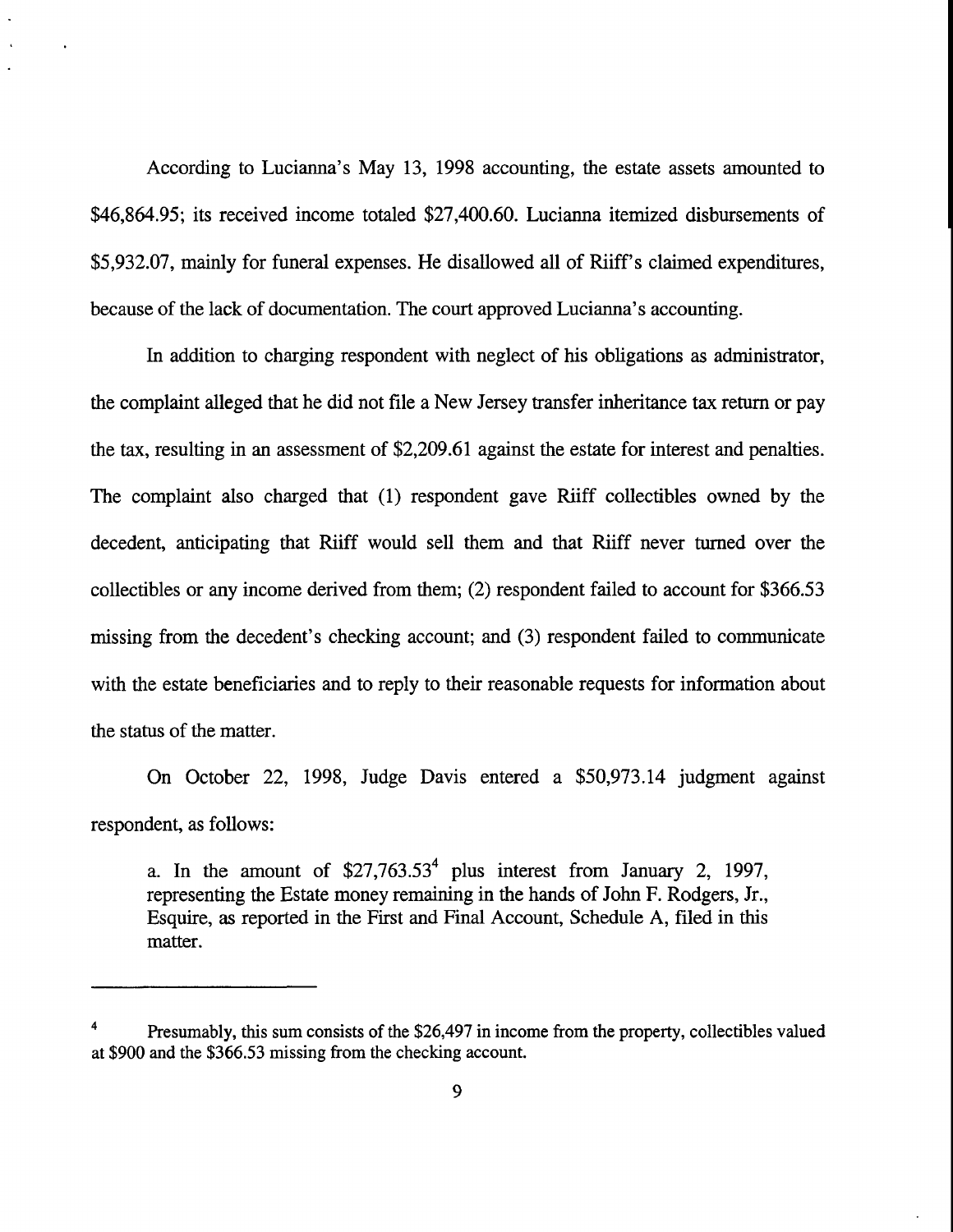b. In the amount of \$21,000, plus interest from January 2, 1997, representing the depreciation from the fair market value of the Estate property as appraised on the date of decedent's death to its current fair market value;

c. In the amount of \$2,209.61, representing late interest penalties imposed and paid by the Estate due to the failure of John F. Rodgers, Jr., Esquire, to file an inheritance tax return for the Estate.

In addition, judgment was entered against respondent and Riiff jointly and severally for \$18,895.33, representing Lucianna's counsel fees and costs. A \$26,497 judgment plus interest was also entered against Riiff for the payments received on the proposed sale of the

Camden property.

For his part, respondent testified that he had been a friend of the Webb family. After Florence Webb's funeral, John Webb had asked him to serve as estate administrator. He had agreed, although he was not familiar with this area of the law. He testified that, after he discovered the will and could not locate the witnesses, he hired an attorney to probate the will and serve as the counsel for the estate. He conceded that, although he relied on that attorney to perform the estate accounting, he failed to monitor or supervise the attorney's activities. He further admitted the following:

When I was practicing, especially in the '90s, I failed to communicate with parties, with Mr. Riiff, [the estate attorney]. Perhaps that was the major problem, keeping on top of everything, maybe this may not have happened; and also I was doing something that I was not really familiar with basically when I was involved in the estate work. I put too much reliance on [the estate attorney].

[T15]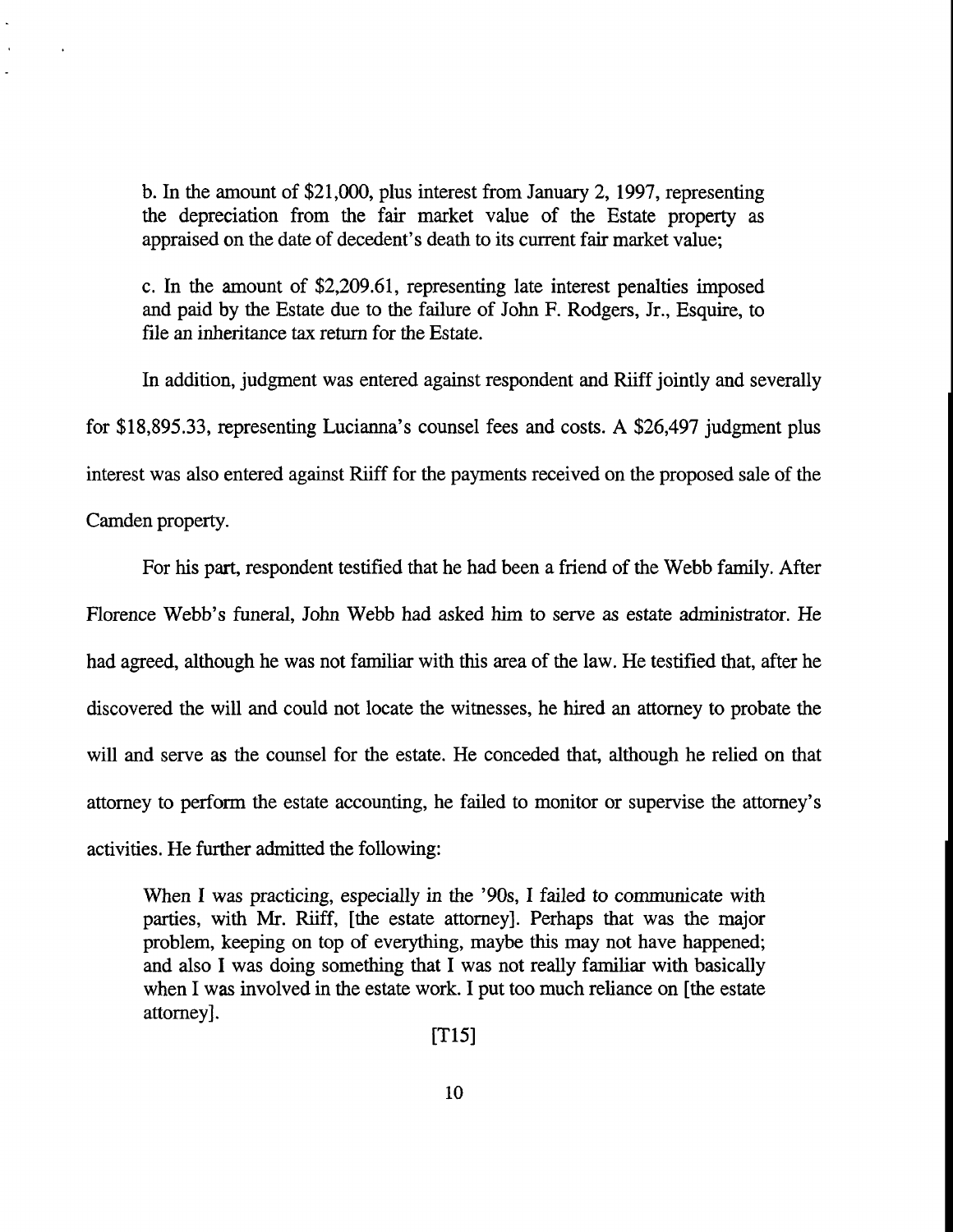Respondent also acknowledged that he failed to supervise Riiff. He admitted to the OAE investigator that he had been aware that Riiff was collecting monthly payments and that Riiff had retained the down payment. He believed that, at closing, those payments would be applied to the purchase price. He claimed that, in 1994, he sent a letter to Riiff asking him to turn over the income from the property. According to respondent, Riiff's failure to reply to the letter forced him to realize that Riiff was "screw[ing] around with the estate."

As to the judgment entered against him, respondent stated that he has paid nothing toward that debt. The company that posted the required bond, when respondent was appointed as administrator of the estate, paid \$13,000 to the estate. According to respondent, although Lucianna has agreed to accept \$2,500 in settlement of the judgment, he is not able to come up with that sum.

Lastly, respondent stated that the 1990s were a particularly stressful time for him; since 1991 or 1992, he has been operating his law practice without a secretary and, at one point, filed a Chapter 13 bankruptcy petition on his own behalf.

> $\star$  $\star$  $\ast$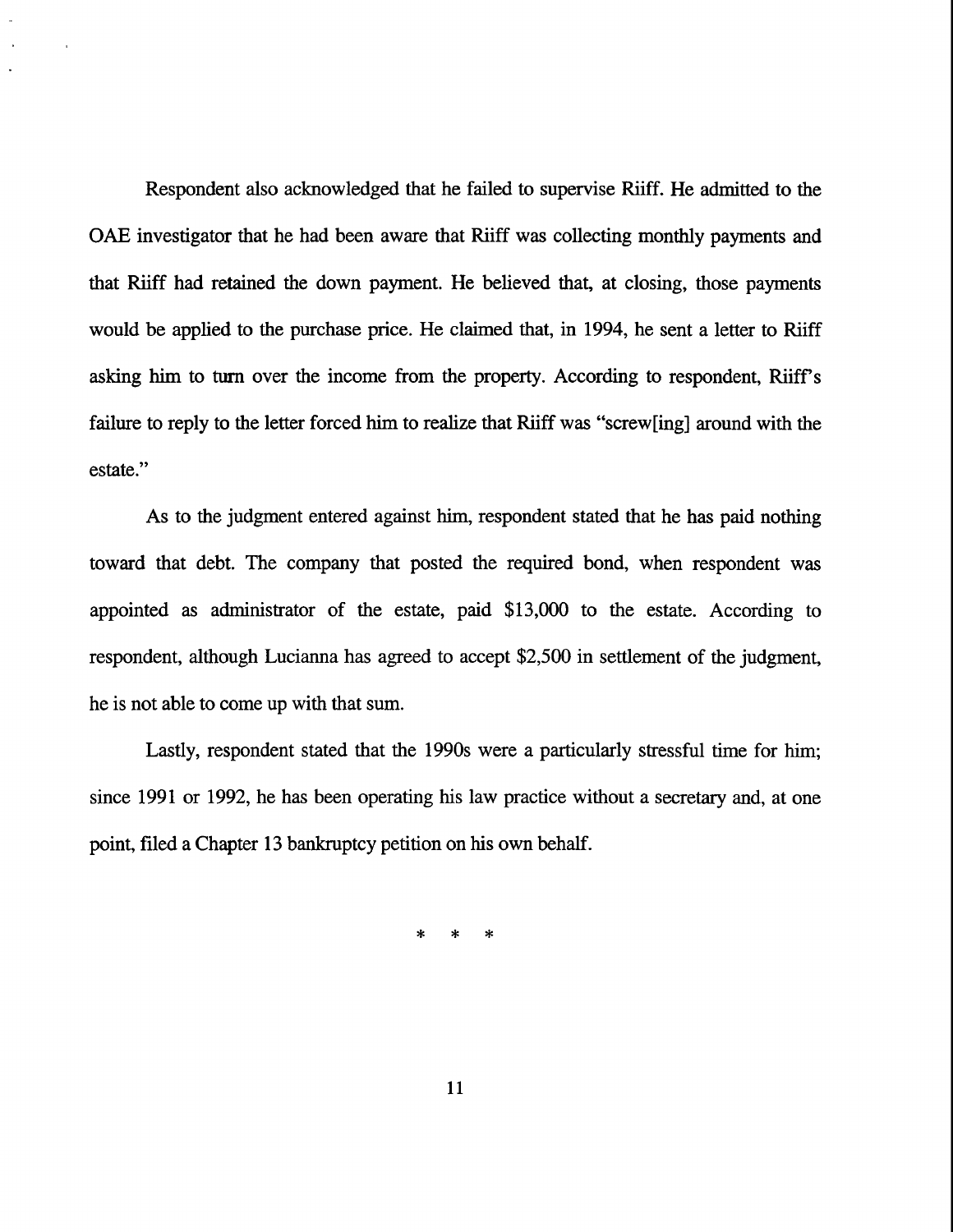The DEC found that respondent was guilty of all of the violations charged in the complaint, including *RPC* 8.4(c). The DEC concluded that respondent's failure to (1) deliver the estate assets to the beneficiaries; (2) explain to them the location and condition of the assets; and (3) inform them that Riiff had not replied to his inquiries constituted deceit, in violation of RPC 8.4(c). The DEC recommended a one-year suspension.

 $*$  \*

Following a *de novo* review of the record, we are satisfied that the DEC's finding that respondent's conduct was unethical is supported by clear and convincing evidence. Indeed, respondent stipulated the facts alleged in the complaint, admitted that he violated *RPC* 1.1(a), *RPC* 1.3, RPC 1.4(a), RPC 1.4(b), *RPC* 1.15(a) and *RPC* 1.15(b) and contested only the *RPC* 8.4(c) charge.

After respondent agreed to serve as administrator of the estate of Florence Webb, he neglected his duties. He failed to take action to preserve the main asset of the estate, the real property located in Camden. He also failed to monitor Riiff's activities. Although respondent was appointed administrator in July 1990, when he was removed, more than six years later, the property remained unsold. There is no indication that respondent ever questioned Riiff about his efforts to sell the property. More egregiously, respondent was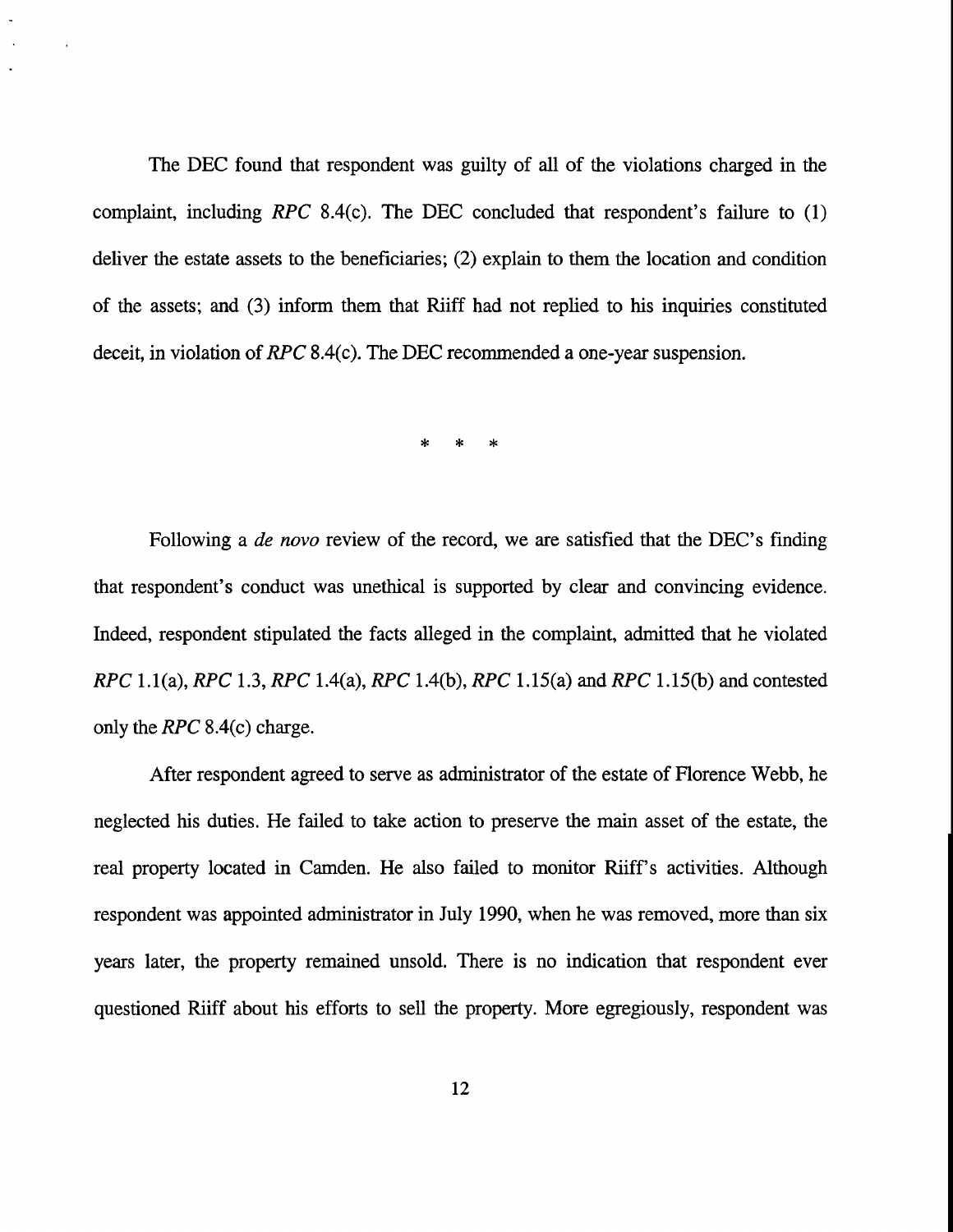aware that Riiff had retained the down payment and monthly payments. Yet, respondent never demanded that Riiff remit those monies to the estate or submit proof of corresponding expenses. Respondent's only explanation was that, after the will was discovered, he did not know if he had the authority to question Riiff. His failure to demand the return of the monies that belonged to the estate was an egregious breach of his fiduciary duty as estate administrator.

Furthermore, respondent failed to prepare and file a state inheritance tax return, resulting in the assessment of penalties and interest against the estate; he gave Riiff collectibles, allegedly worth \$900, to be sold and then failed to demand that Riiff either return them or account for any funds received from their sale; he failed to account for \$366.53 that was missing from Webb's checking account; and he failed to communicate with the beneficiaries, never informing them of Riiff's actions.

Ultimately, the successor administrator, Lucianna, obtained a judgment against respondent for about \$70,000 (approximately \$51,000 in damages and almost \$19,000 in attorney's fees), plus interest. As of the date of the ethics hearing, respondent had not paid any portion of the judgment.

Respondent's overall conduct in this matter violated *RPC* 1.1(a), *RPC* 1.3, *RPC* 1.4(a) and RPC 1.15(b). Because there is no indication that respondent failed to explain a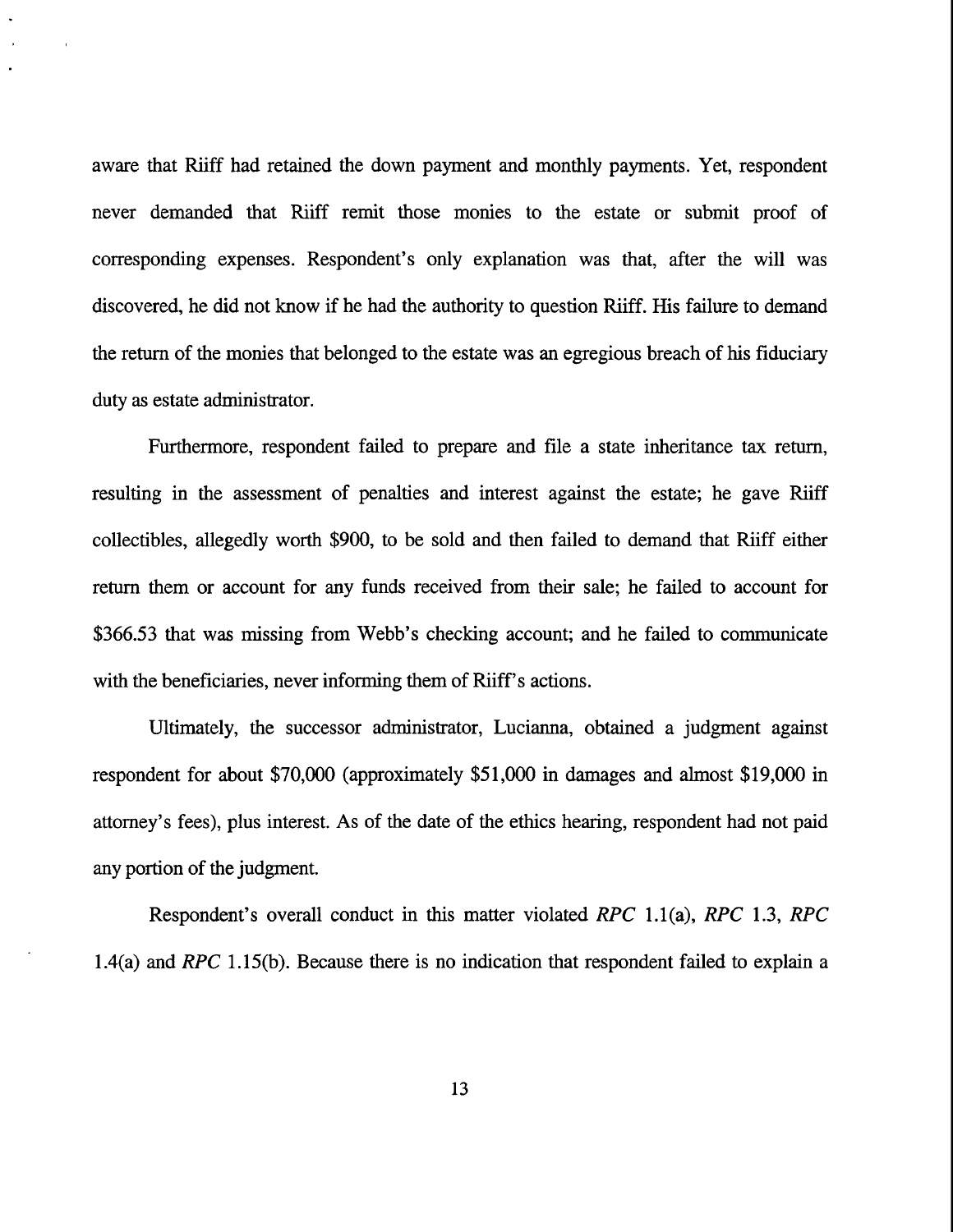matter to a client or that he failed to maintain client funds in a separate account, we dismissed the charges of violations of *RPC* 1.4(b) and *RPC* 1.15(a).

As mentioned earlier, the DEC found that respondent acted with deceit when he failed to disclose to the beneficiaries (1) the location and condition of the assets and (2) Riiff's failure to reply to his inquiries about the income from the property. As administrator of the estate, respondent had a fiduciary duty to obtain, preserve and distribute the assets. He also should have kept the beneficiaries informed about the proposed sale of the property, the cancellation of the sale and the retention of the income by Riiff. There is no clear and convincing evidence, however, that respondent's failure to disclose this information to the beneficiaries amounted to a violation of *RPC* 8.4(c). Although the DEC found that such failure was deceitful, the record does not support a finding in this regard.

In sum, this record supports findings that respondent grossly neglected the administration of the estate, failed to communicate with the beneficiaries, and failed to safeguard and deliver property or funds to a third party.

There remains the issue of discipline. In *In re Gahles,* 157 N.J. 639 (1999), the attorney, who was the executrix of an estate, did almost no work on the matter, failing to prepare an accounting and to file the inheritance tax return, resulting in the assessment of penalties against the estate. She first refused to resign as executrix, but then signed a consent order for her removal. Thereafter, she failed to comply with an order for the return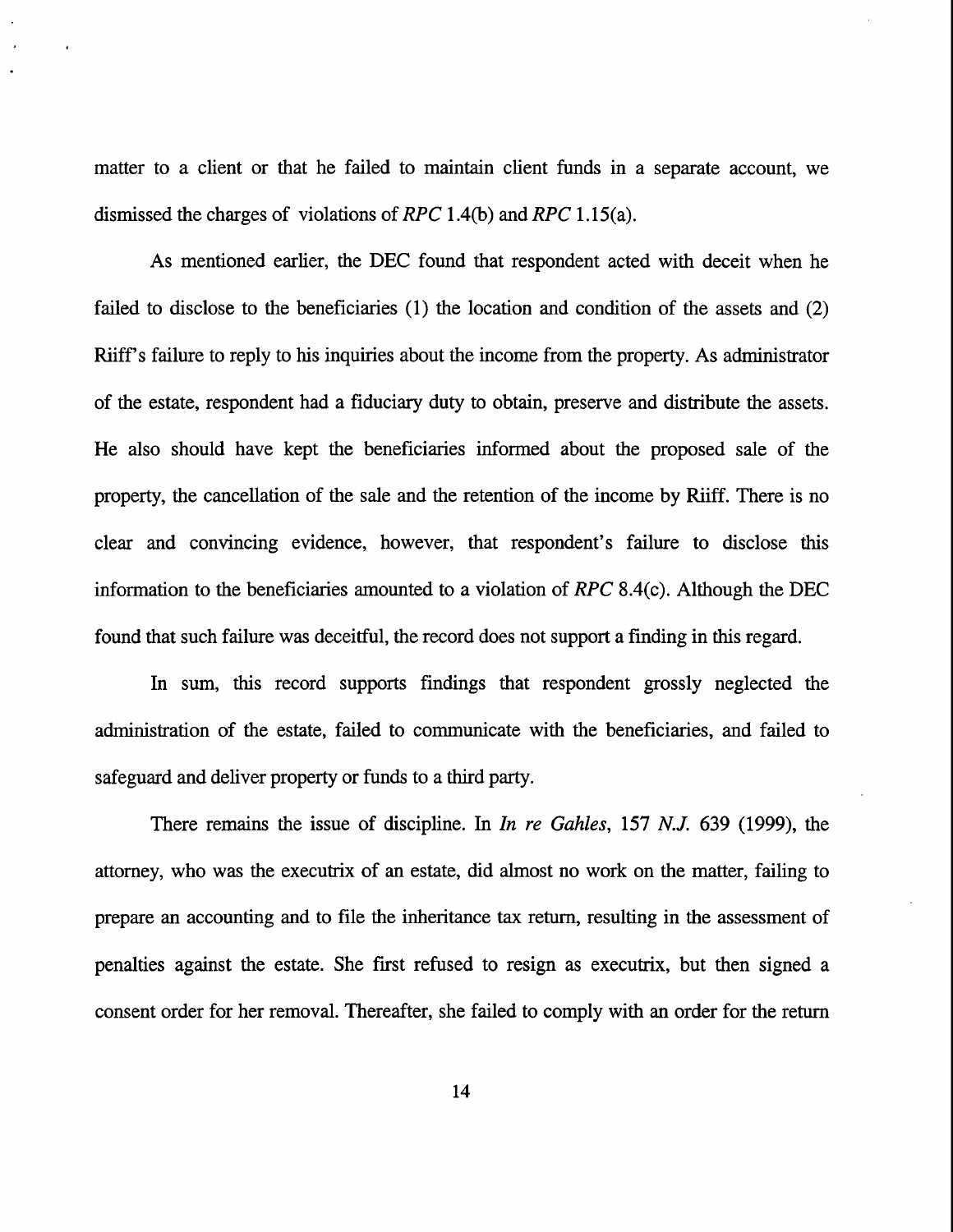of the file and for the production of an accounting. After the filing of a motion to compel compliance, she finally submitted an accounting. For her lack of diligence and gross neglect the attorney received a reprimand.

In *In re Smith,* 101 N.J. 568 (1986), the attomey was suspended for three months. He was retained to represent the executrix of the estate and took little action, if any, in behalf of the estate. He failed to return repeated telephone calls from his client; neglected the estate; failed to file the state transfer inheritance tax retum, resulting in the assessment of interest against the estate; and failed to reply to the grievance and to file an answer to the complaint. *See also In re Medford,* 148 N.J. 16 (1997) (attorney suspended for three months for grossly neglecting an appeal, resulting in its dismissal; misrepresenting the status of the appeal to the client; failing to return a \$900 check to the client; falling to turn over the file to new counsel; practicing law while ineligible and failing to cooperate with disciplinary authorities); *In re Sternstein,* 141 N.J. 15 (1995) (three-month suspension for gross neglect, lack of diligence, failure to communicate with clients and failure to cooperate with disciplinary authorities in four matters); *In re Saginario,* 142 N.J. 424 (1995) (attorney suspended, for three months for gross neglect by failing to file an appeal after accepting substantial payment); and *In re Brantley,* 139 N.J. 465 (1995) (attomey suspended for three months for lack of diligence, gross neglect, pattem of neglect and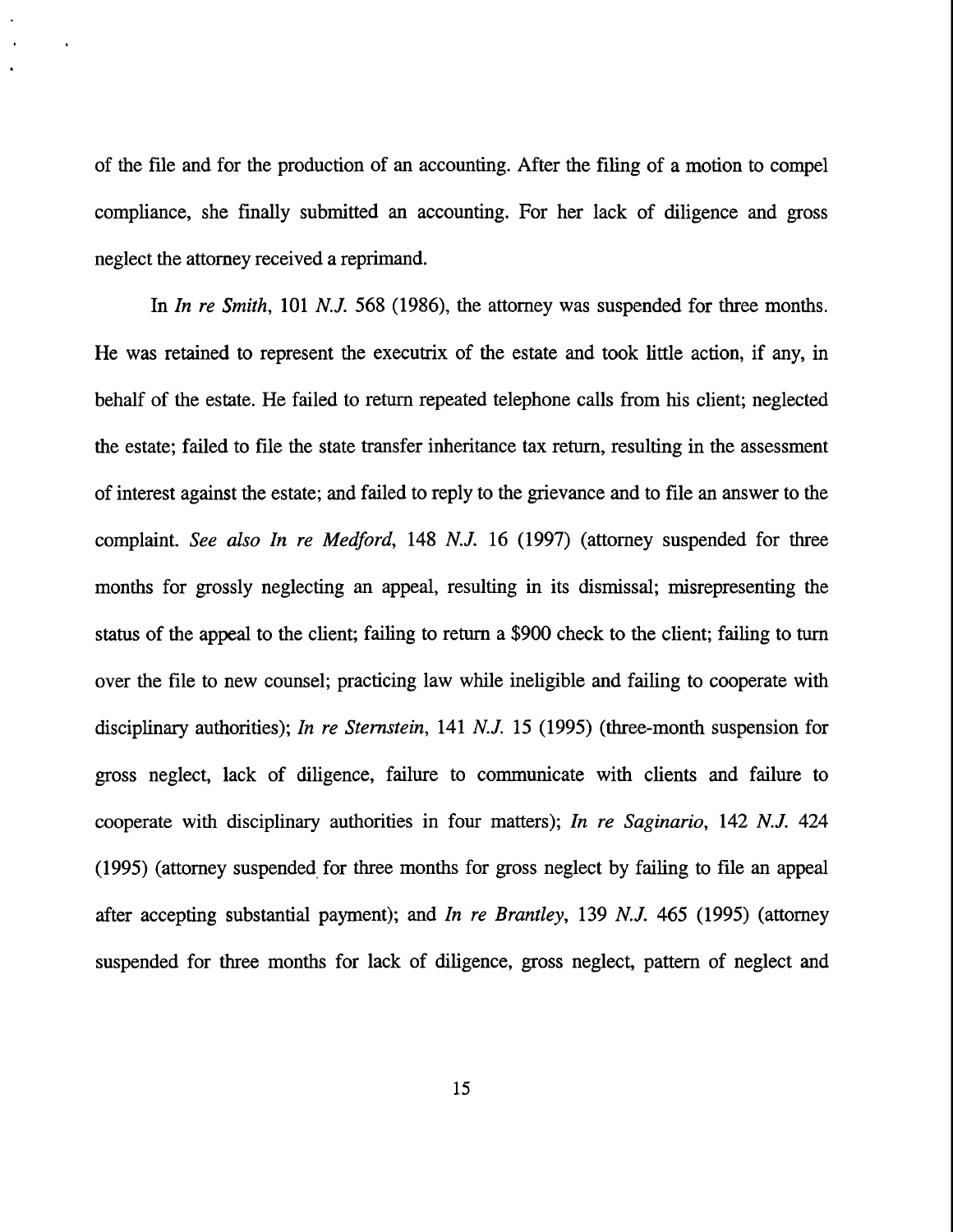failure to communicate with clients in two matters and failure to cooperate with disciplinary authorities in a third case).

 $\sim$   $\alpha$ 

Here, respondent's conduct was more serious than the conduct in *Gahles and Smith.* In addition to grossly neglecting the estate and failing to communicate with clients, he failed to safeguard and promptly deliver funds of a client or third party. Moreover, his infractions took place over six years and resulted in economic harm to the estate. In mitigation, we considered that he had an unblemished twenty-year career prior to these incidents. Balancing this mitigating factor with his overall conduct and the monetary injury to the estate, we determined to impose a three-month suspension. In addition, upon reinstatement, respondent shall practice under the guidance of a proctor for one year. Two members did not participate.

We further required respondent to reimburse the Disciplinary Oversight Committee for administrative costs.

> **Disciplinary Review Board** Mary J. Maudsley, Chair

olyn N. Hill By:

Chief Counsel